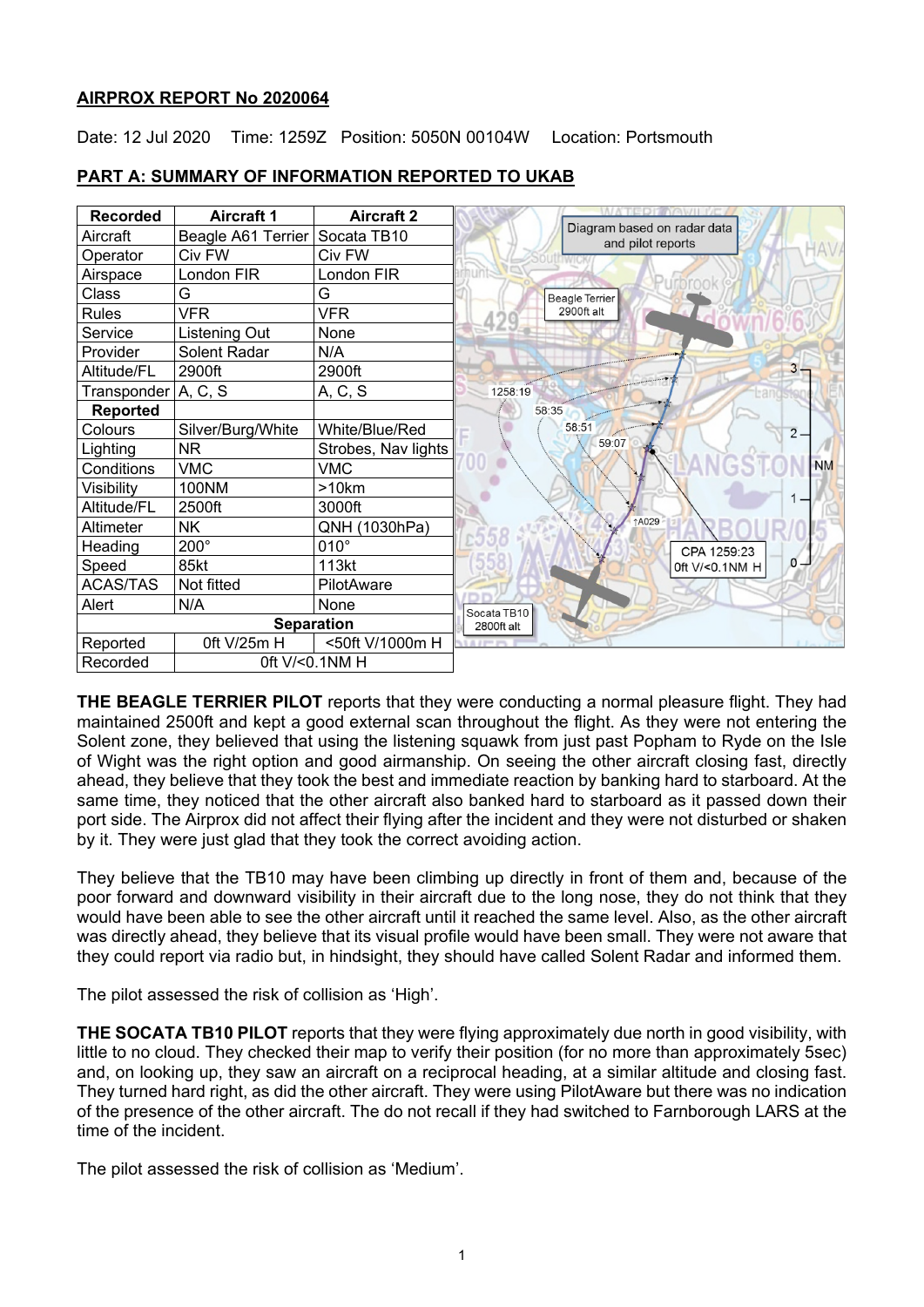**NATS FARNBOROUGH** reports that they reviewed the radar replay for the time stated and could see what looked like a potential Airprox between two aircraft (one squawking 7011 and the other 7000), neither of which were working Farnborough Radar. The 7000 squawk later continued north and then the pilot called Farnborough, this was the Socata TB10. The pilot of the Beagle Terrier did not speak to Farnborough.

# **Factual Background**

The weather at Southampton Airport was recorded as follows:

METAR EGHI 121250Z VRB03KT CAVOK 22/07 Q1028= METAR EGHI 121320Z VRB03KT CAVOK 23/08 Q1028=

## **Analysis and Investigation**

# **UKAB Secretariat**

A review of the NATS radar was conducted. Both aircraft were consistently tracked on both primary and secondary radar; thus an accurate plot of the aircraft's relative positions and a measurement of CPA were possible.

At 1257:00, the Beagle Terrier pilot had turned right onto a heading of approximately 210° while the TB10 pilot was established on a reciprocal heading at a range of 7.8NM; the aircraft were separated by 300ft at this point (Figure 1). Both aircraft continued on their respective tracks, the TB10 pilot climbing to FL025 (2900ft altitude) at 1258:55 (Figure 2); the TB10 pilot then maintained this altitude until CPA.





Figure 1 – 1257:00 Figure 2 – 1258:55

No track or altitude deviations from either aircraft were discernible on the radar replay until CPA was reached (at which point both pilots could be seen turning right in accordance with their respective reports) at 1259:23. The separation at this time, as measured on the radar, was <0.1NM with no vertical separation (Figure 3).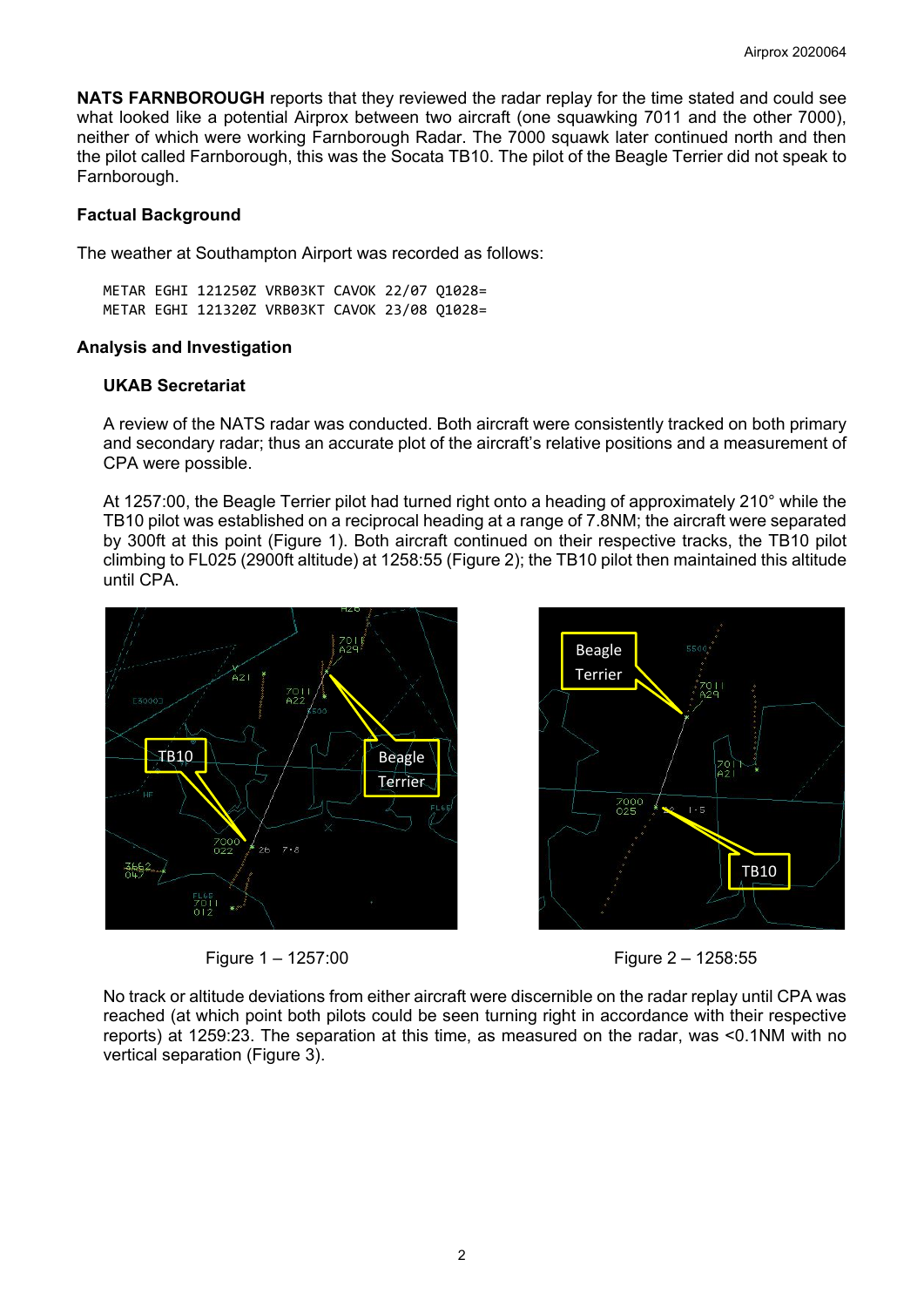

Figure 3 - CPA

The Beagle Terrier and Socata TB10 pilots shared an equal responsibility for collision avoidance and not to operate in such proximity to other aircraft as to create a collision hazard.<sup>[1](#page-2-0)</sup> If the incident geometry is considered as head-on or nearly so then both pilots were required to turn to the right.<sup>[2](#page-2-1)</sup>

#### **Summary**

An Airprox was reported when a Beagle Terrier and a Socata TB10 flew into proximity over Portsmouth at 1259Z on Sunday 12th July 2020. Both pilots were operating under VFR in VMC; the Beagle Terrier pilot was listening out on the Solent Radar frequency and the Socata TB10 pilot was not in receipt of an ATS.

## **PART B: SUMMARY OF THE BOARD'S DISCUSSIONS**

Information available consisted of reports from the pilots of both aircraft and radar photographs/video recordings. Relevant contributory factors mentioned during the Board's discussions are highlighted within the text in bold, with the numbers referring to the Contributory Factors table displayed in Part C.

Due to the exceptional circumstances presented by the coronavirus pandemic, this incident was assessed as part of a 'virtual' UK Airprox Board meeting where members provided dial-in/VTC comments.

The Board first discussed the actions of the Beagle Terrier pilot and, noting that they had taken the trouble to select the frequency and squawk to indicate that they had been listening out on the Solent Radar frequency, wondered why they had not then sought to agree an Air Traffic Service (ATS) with the Solent Radar controller, albeit the Board acknowledged that Solent Radar is not a designated LARS provider. Nonetheless, the Board's view was that the Beagle Terrier pilot may have been better served with a surveillance-based ATS – perhaps from Farnborough or Bournemouth if the Solent Radar controller had been unable to provide one – when flying in this busy airspace. However, the Board also heard from an ATC advisor, who cautioned against any assumption that a surveillance-based ATS would have been available, even from a designated LARS provider, as ATC manning levels had been vastly reduced due to COVID-19 restrictions. As it was, the Beagle Terrier pilot had received no prior warning of the presence of the Socata TB10 (**CF1**) and had not seen it until it appeared from beneath

<span id="page-2-0"></span><sup>1</sup> SERA.3205 Proximity.

<span id="page-2-1"></span><sup>2</sup> SERA.3210 Right-of-way (c)(1) Approaching head-on.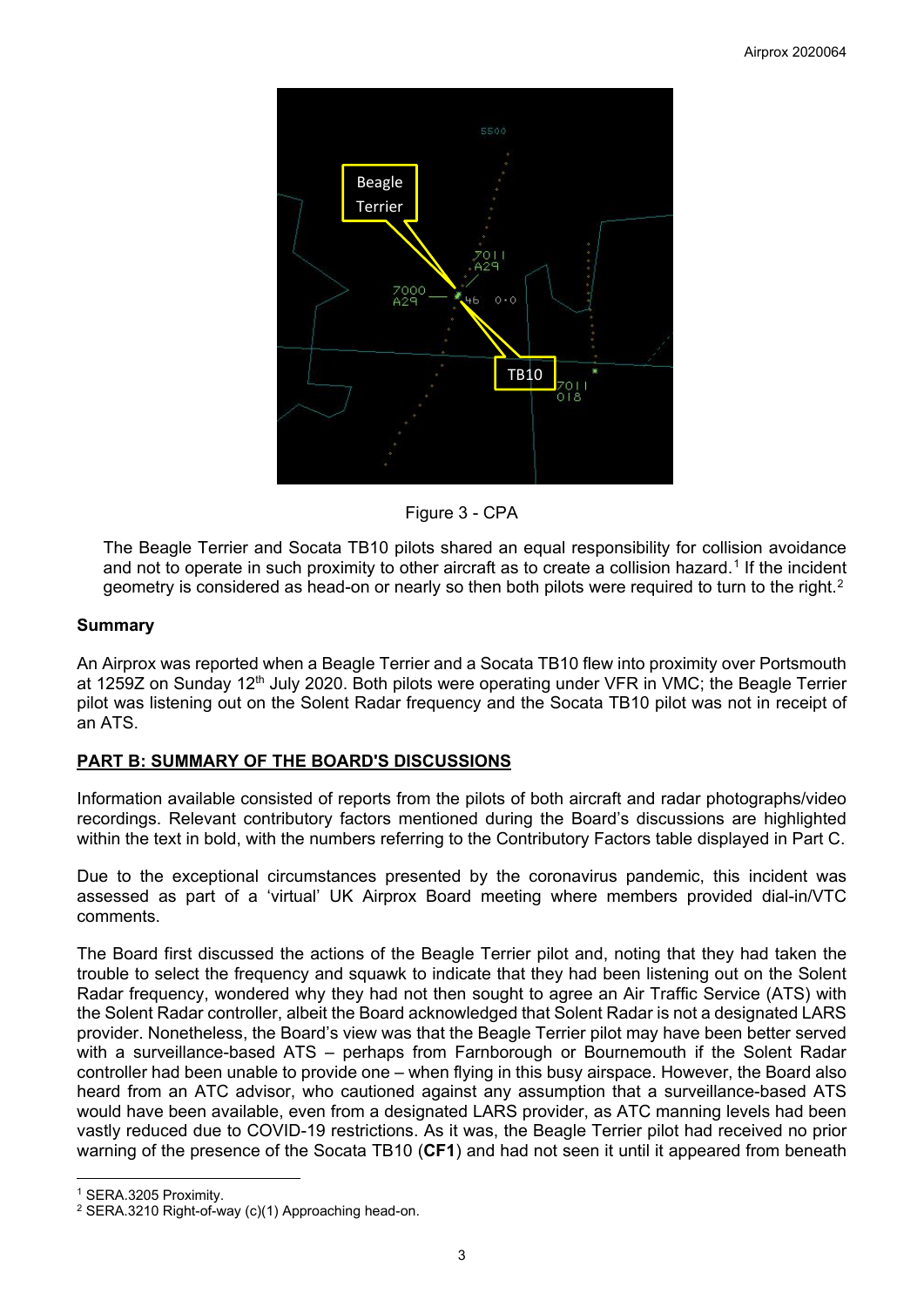the nose of their aircraft (**CF3**) at a range that required the Terrier pilot to take immediate avoiding action (**CF6**).

Turning to the actions of the Socata TB10 pilot, the Board again considered that the pilot could have requested a surveillance-based ATS from an appropriate provider while flying in a known area of high traffic density. Members felt that this had potentially denied the pilot the opportunity to gain awareness of the presence of the Beagle Terrier, particularly in light of the fact that they had not received any indication of the aircraft's presence from their PilotAware equipment (**CF1**, **CF2**). Members agreed that it had been unfortunate that the TB10 pilot had been referring to his chart immediately before the Airprox (**CF4**), and that this is what had probably led to a late sighting of the Beagle Terrier (**CF6**).

The Board then discussed the risk involved in this event. Members noted that the radar replay had shown that the aircraft had passed with no vertical separation and with only minimal horizontal separation, which had probably been generated by the coincident actions of the pilots when each of them had seen the other aircraft in close proximity. All agreed that there had been a definite risk of collision (**CF5**); some members argued that it had been entirely fortuitous that the 2 aircraft had not collided, whilst others felt that the actions of both pilots on sighting the other aircraft had materially increased separation such that a likely collision had been averted. Ultimately the Board agreed that, although safety had been much reduced, the actions of the two pilots had probably had a material effect on the separation and therefore assigned a Risk Category B to this event.

## **PART C: ASSESSMENT OF CONTRIBUTORY FACTORS AND RISK**

Contributory Factors:

|           | 2020064                                                        |                                                                                             |                                                           |  |  |  |  |  |  |  |
|-----------|----------------------------------------------------------------|---------------------------------------------------------------------------------------------|-----------------------------------------------------------|--|--|--|--|--|--|--|
| <b>CF</b> | <b>Factor</b>                                                  | <b>Description</b>                                                                          | Amplification                                             |  |  |  |  |  |  |  |
|           | <b>Flight Elements</b>                                         |                                                                                             |                                                           |  |  |  |  |  |  |  |
|           | • Situational Awareness of the Conflicting Aircraft and Action |                                                                                             |                                                           |  |  |  |  |  |  |  |
|           | Contextual                                                     | • Situational Awareness and Sensory Events                                                  | Pilot had no, late or only generic, Situational Awareness |  |  |  |  |  |  |  |
|           | • Electronic Warning System Operation and Compliance           |                                                                                             |                                                           |  |  |  |  |  |  |  |
|           | Technical                                                      | • ACAS/TCAS System Failure                                                                  | CWS did not alert as expected                             |  |  |  |  |  |  |  |
|           | • See and Avoid                                                |                                                                                             |                                                           |  |  |  |  |  |  |  |
| 3         | Contextual                                                     | • Poor Visibility Encounter                                                                 | One or both aircraft were obscured from the other         |  |  |  |  |  |  |  |
| 4         | <b>Human Factors</b>                                           | • Distraction - Job Related                                                                 | Pilot looking elsewhere                                   |  |  |  |  |  |  |  |
| 5         | Contextual                                                     | • Near Airborne Collision with Aircraft,<br>Balloon, Dirigible or Other Piloted Air Vehicle | Piloted air vehicle                                       |  |  |  |  |  |  |  |
| 6         | • Monitoring of Other Aircraft<br><b>Human Factors</b>         |                                                                                             | Late-sighting by one or both pilots                       |  |  |  |  |  |  |  |

Degree of Risk: B

## Safety Barrier Assessment<sup>[3](#page-3-0)</sup>

In assessing the effectiveness of the safety barriers associated with this incident, the Board concluded that the key factors had been that:

## **Flight Elements:**

**Situational Awareness of the Conflicting Aircraft and Action** were assessed as **ineffective** because neither pilot had any knowledge (prior to becoming visual) of the presence of the other aircraft.

<span id="page-3-0"></span><sup>&</sup>lt;sup>3</sup> The UK Airprox Board scheme for assessing the Availability, Functionality and Effectiveness of safety barriers can be found on the [UKAB Website.](http://www.airproxboard.org.uk/Learn-more/Airprox-Barrier-Assessment/)